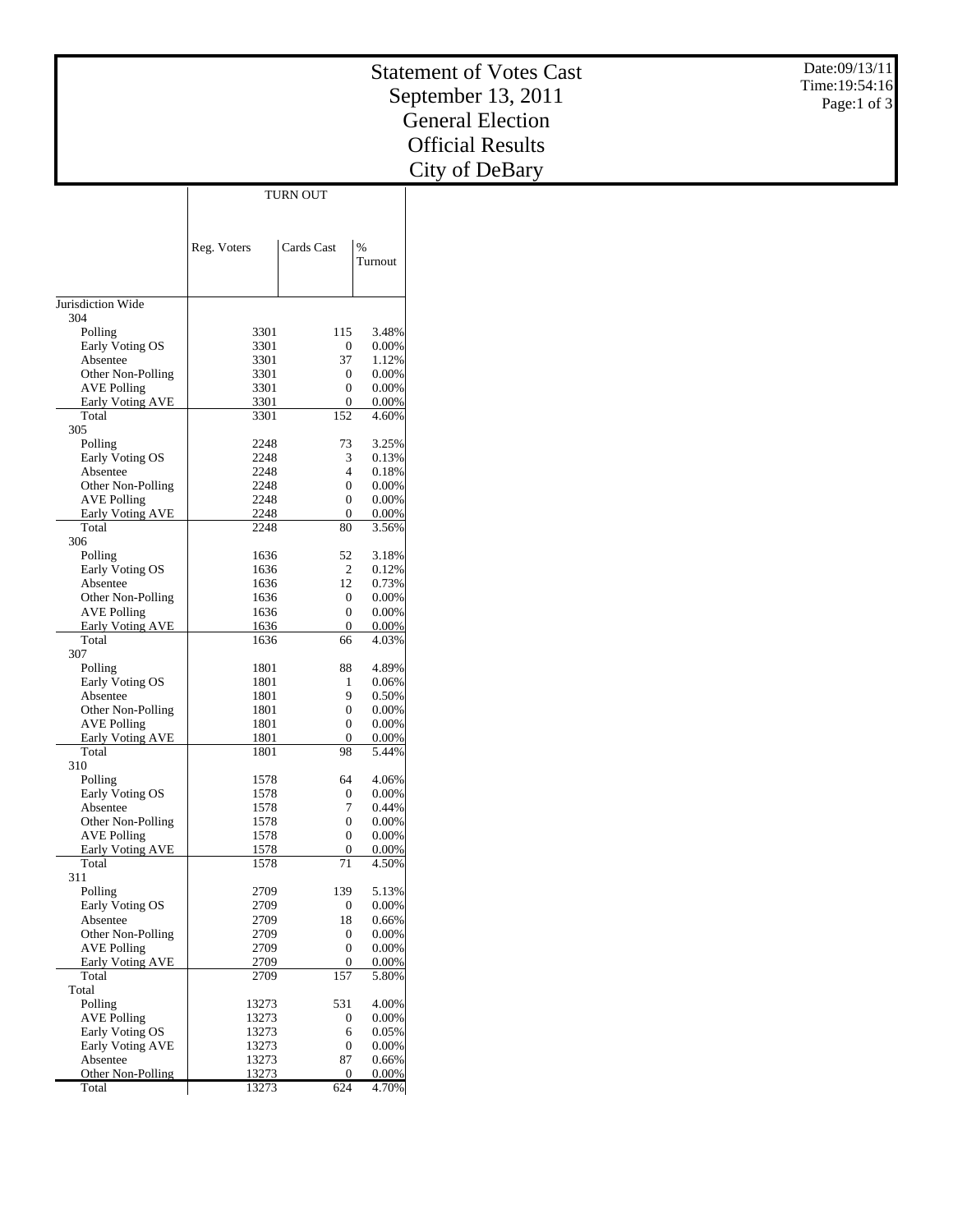## Statement of Votes Cast September 13, 2011 General Election Official Results City of DeBary

Date:09/13/11 Time:19:54:16 Page:2 of 3

|                               | DeBary Council Seat 4 |                        |                        |                                      |                |                                      |        |                                    |                 |
|-------------------------------|-----------------------|------------------------|------------------------|--------------------------------------|----------------|--------------------------------------|--------|------------------------------------|-----------------|
|                               | Reg. Voters           | Times<br>Counted       | <b>Total Votes</b>     | Leon Cerankowski                     |                | Dawn Fitzpatrick                     |        | Lita Handy-Peters                  |                 |
| Jurisdiction Wide             |                       |                        |                        |                                      |                |                                      |        |                                    |                 |
| 304<br>Polling                | 3301                  | 115                    | 114                    | 49                                   | 42.98%         | 9                                    | 7.89%  | 47                                 | 41.23%          |
| Early Voting OS               | 3301                  | $\boldsymbol{0}$       | $\boldsymbol{0}$       | $\boldsymbol{0}$                     |                | $\mathbf{0}$                         |        | $\boldsymbol{0}$                   |                 |
| Absentee                      | 3301                  | 37                     | 37                     | 9                                    | 24.32%         | 9                                    | 24.32% | 12                                 | 32.43%          |
| Other Non-Polling             | 3301                  | $\boldsymbol{0}$       | $\boldsymbol{0}$       | $\boldsymbol{0}$                     |                | $\boldsymbol{0}$                     |        | $\mathbf{0}$                       |                 |
| <b>AVE Polling</b>            | 3301                  | $\overline{0}$         | $\boldsymbol{0}$       | $\boldsymbol{0}$                     | ÷              | $\boldsymbol{0}$                     |        | $\boldsymbol{0}$                   |                 |
| Early Voting AVE              | 3301                  | $\overline{0}$         | $\mathbf{0}$           | $\overline{0}$                       |                | $\overline{0}$                       |        | $\overline{0}$                     |                 |
| Total                         | 3301                  | 152                    | 151                    | 58                                   | 38.41%         | 18                                   | 11.92% | 59                                 | 39.07%          |
| 305                           |                       |                        |                        |                                      |                |                                      |        |                                    |                 |
| Polling                       | 2248                  | 73                     | 73                     | 20                                   | 27.40%         | 4                                    | 5.48%  | 33                                 | 45.21%          |
| Early Voting OS               | 2248<br>2248          | 3<br>4                 | 3<br>4                 | $\mathbf{2}$<br>$\boldsymbol{0}$     | 66.67%         | 1<br>$\boldsymbol{0}$                | 33.33% | $\boldsymbol{0}$<br>$\overline{c}$ | 0.00%<br>50.00% |
| Absentee<br>Other Non-Polling | 2248                  | $\boldsymbol{0}$       | $\boldsymbol{0}$       | $\boldsymbol{0}$                     | 0.00%          | $\boldsymbol{0}$                     | 0.00%  | $\boldsymbol{0}$                   |                 |
| <b>AVE Polling</b>            | 2248                  | $\boldsymbol{0}$       | $\boldsymbol{0}$       | $\boldsymbol{0}$                     | ÷.             | $\boldsymbol{0}$                     |        | $\boldsymbol{0}$                   |                 |
| Early Voting AVE              | 2248                  | $\overline{0}$         | $\mathbf{0}$           | $\mathbf{0}$                         |                | $\mathbf{0}$                         |        | $\overline{0}$                     |                 |
| Total                         | 2248                  | 80                     | 80                     | 22                                   | 27.50%         | 5                                    | 6.25%  | 35                                 | 43.75%          |
| 306                           |                       |                        |                        |                                      |                |                                      |        |                                    |                 |
| Polling                       | 1636                  | 52                     | 51                     | 6                                    | 11.76%         | 5                                    | 9.80%  | 34                                 | 66.67%          |
| Early Voting OS               | 1636                  | $\overline{2}$         | $\mathfrak{2}$         | $\boldsymbol{0}$                     | 0.00%          | $\boldsymbol{0}$                     | 0.00%  | $\overline{c}$                     | 100.00%         |
| Absentee                      | 1636                  | 12                     | 12                     | $\mathbf{2}$                         | 16.67%         | 3                                    | 25.00% | 5                                  | 41.67%          |
| Other Non-Polling             | 1636                  | $\boldsymbol{0}$       | $\boldsymbol{0}$       | $\mathbf{0}$                         |                | $\boldsymbol{0}$                     |        | $\boldsymbol{0}$                   |                 |
| <b>AVE Polling</b>            | 1636                  | $\boldsymbol{0}$       | $\boldsymbol{0}$       | $\boldsymbol{0}$                     | ÷.             | $\boldsymbol{0}$                     |        | $\boldsymbol{0}$                   |                 |
| Early Voting AVE              | 1636                  | $\overline{0}$         | $\boldsymbol{0}$       | $\mathbf{0}$                         |                | $\overline{0}$                       |        | $\overline{0}$                     |                 |
| Total                         | 1636                  | 66                     | 65                     | 8                                    | 12.31%         | 8                                    | 12.31% | 41                                 | 63.08%          |
| 307<br>Polling                | 1801                  | 88                     | 88                     | 19                                   | 21.59%         | 20                                   | 22.73% | 30                                 | 34.09%          |
| Early Voting OS               | 1801                  | 1                      | 1                      | $\boldsymbol{0}$                     | 0.00%          | $\boldsymbol{0}$                     | 0.00%  | $\boldsymbol{0}$                   | 0.00%           |
| Absentee                      | 1801                  | 9                      | 9                      | $\mathbf{1}$                         | 11.11%         | 1                                    | 11.11% | $\overline{c}$                     | 22.22%          |
| Other Non-Polling             | 1801                  | $\boldsymbol{0}$       | $\boldsymbol{0}$       | $\boldsymbol{0}$                     |                | $\boldsymbol{0}$                     |        | $\boldsymbol{0}$                   |                 |
| <b>AVE Polling</b>            | 1801                  | $\boldsymbol{0}$       | $\boldsymbol{0}$       | $\boldsymbol{0}$                     | $\overline{a}$ | $\boldsymbol{0}$                     |        | $\boldsymbol{0}$                   |                 |
| Early Voting AVE              | 1801                  | $\overline{0}$         | $\mathbf{0}$           | $\overline{0}$                       |                | $\overline{0}$                       |        | $\overline{0}$                     |                 |
| Total                         | 1801                  | 98                     | 98                     | 20                                   | 20.41%         | 21                                   | 21.43% | 32                                 | 32.65%          |
| 310                           |                       |                        |                        |                                      |                |                                      |        |                                    |                 |
| Polling                       | 1578                  | 64                     | 64                     | 16                                   | 25.00%         | 10                                   | 15.63% | 26                                 | 40.63%          |
| Early Voting OS               | 1578                  | $\boldsymbol{0}$       | $\boldsymbol{0}$       | $\boldsymbol{0}$                     |                | $\boldsymbol{0}$                     |        | $\boldsymbol{0}$                   |                 |
| Absentee                      | 1578                  | 7                      | $\tau$                 | 3                                    | 42.86%         | 3                                    | 42.86% | 1                                  | 14.29%          |
| Other Non-Polling             | 1578                  | $\overline{0}$         | $\boldsymbol{0}$       | $\mathbf{0}$                         |                | $\boldsymbol{0}$                     |        | $\boldsymbol{0}$                   |                 |
| <b>AVE Polling</b>            | 1578                  | $\boldsymbol{0}$       | $\boldsymbol{0}$       | $\boldsymbol{0}$                     | ÷              | $\boldsymbol{0}$                     |        | $\boldsymbol{0}$                   |                 |
| Early Voting AVE              | 1578                  | $\overline{0}$         | $\mathbf{0}$           | $\overline{0}$                       |                | $\overline{0}$                       |        | $\overline{0}$                     |                 |
| Total                         | 1578                  | 71                     | 71                     | 19                                   | 26.76%         | 13                                   | 18.31% | 27                                 | 38.03%          |
| 311                           |                       |                        |                        |                                      |                |                                      |        |                                    |                 |
| Polling<br>Early Voting OS    | 2709<br>2709          | 139                    | 139                    | 23                                   | 16.55%         | 12                                   | 8.63%  | 96                                 | 69.06%          |
| Absentee                      | 2709                  | $\boldsymbol{0}$<br>18 | $\boldsymbol{0}$<br>18 | $\boldsymbol{0}$<br>$\boldsymbol{0}$ | 0.00%          | $\boldsymbol{0}$<br>$\boldsymbol{0}$ | 0.00%  | $\boldsymbol{0}$<br>6              | 33.33%          |
| Other Non-Polling             | 2709                  | $\boldsymbol{0}$       | $\boldsymbol{0}$       | $\mathbf{0}$                         |                | $\boldsymbol{0}$                     |        | $\boldsymbol{0}$                   |                 |
| <b>AVE Polling</b>            | 2709                  | $\boldsymbol{0}$       | $\boldsymbol{0}$       | $\mathbf{0}$                         |                | $\boldsymbol{0}$                     |        | $\boldsymbol{0}$                   |                 |
| Early Voting AVE              | 2709                  | $\mathbf{0}$           | $\boldsymbol{0}$       | $\mathbf{0}$                         |                | $\boldsymbol{0}$                     |        | $\boldsymbol{0}$                   |                 |
| Total                         | 2709                  | 157                    | 157                    | 23                                   | 14.65%         | 12                                   | 7.64%  | 102                                | 64.97%          |
| Total                         |                       |                        |                        |                                      |                |                                      |        |                                    |                 |
| Polling                       | 13273                 | 531                    | 529                    | 133                                  | 25.14%         | 60                                   | 11.34% | 266                                | 50.28%          |
| <b>AVE Polling</b>            | 13273                 | $\boldsymbol{0}$       | $\boldsymbol{0}$       | $\mathbf{0}$                         |                | $\mathbf{0}$                         |        | $\boldsymbol{0}$                   |                 |
| Early Voting OS               | 13273                 | 6                      | 6                      | $\overline{2}$                       | 33.33%         | 1                                    | 16.67% | $\mathfrak{2}$                     | 33.33%          |
| <b>Early Voting AVE</b>       | 13273                 | $\boldsymbol{0}$       | $\boldsymbol{0}$       | $\mathbf{0}$                         |                | $\mathbf{0}$                         |        | $\boldsymbol{0}$                   |                 |
| Absentee                      | 13273                 | 87                     | 87                     | 15                                   | 17.24%         | 16                                   | 18.39% | 28                                 | 32.18%          |
| Other Non-Polling             | 13273                 | $\mathbf{0}$           | $\mathbf{0}$           | $\mathbf{0}$                         |                | $\theta$                             |        | $\mathbf{0}$                       |                 |
| Total                         | 13273                 | 624                    | 622                    | 150                                  | 24.12%         | 77                                   | 12.38% | 296                                | 47.59%          |